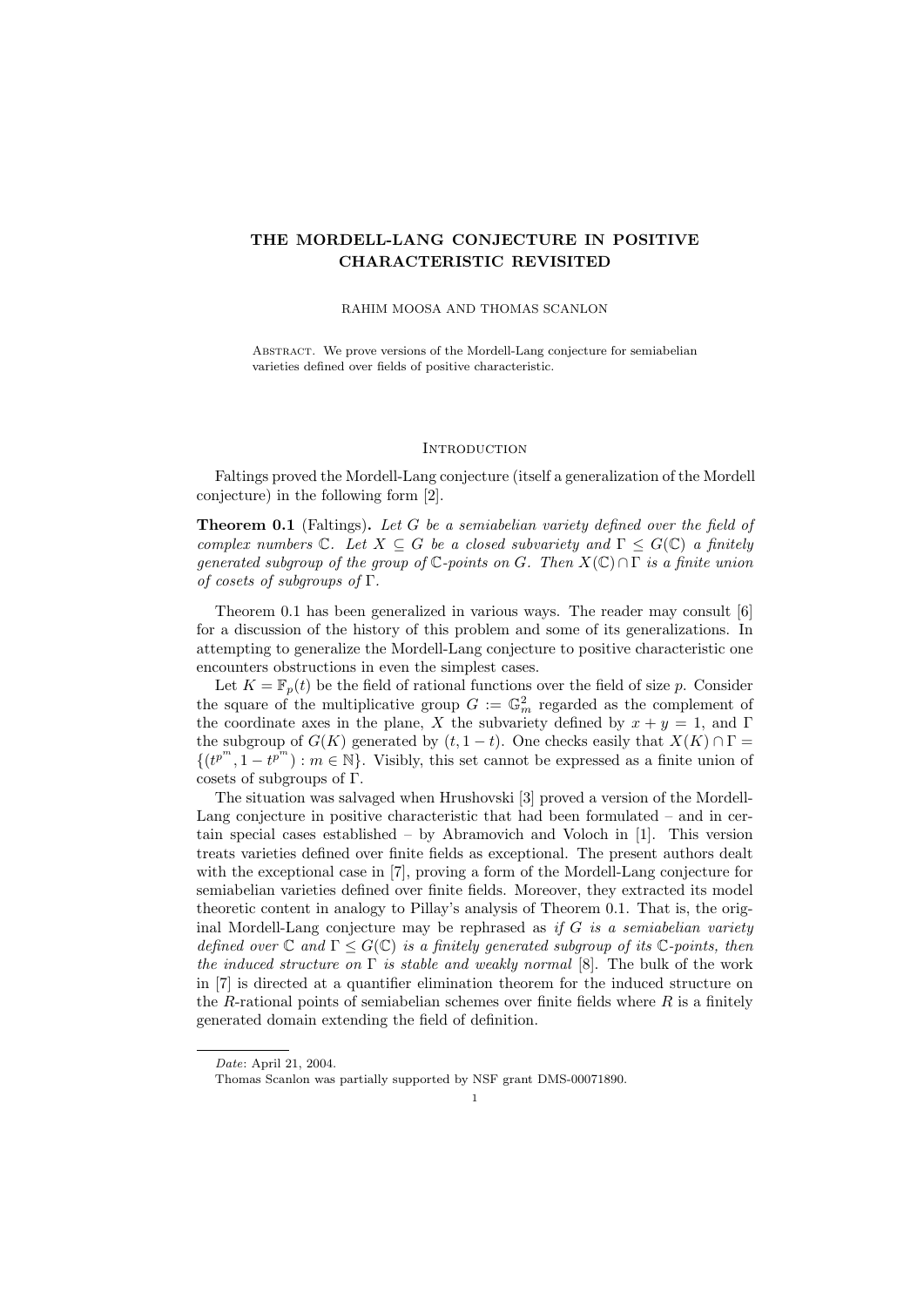In this current paper we survey the methods and results of [7] while extending them to obtain, among other things, an absolute version of the Mordell-Lang conjecture in positive characteristic.

The structure of this paper is as follows. In Section 1 we survey the main methods and results of [7]. In Section 2 we prove a version of the Mordell-Lang conjecture for groups of the form  $G(R)$  where G is a semiabelian variety over a finite field  $\mathbb{F}_q$ and R is the ring of regular functions of some irreducible affine variety over  $\mathbb{F}_q^{alg}$ . While the group  $G(R)$  is not finitely generated, the methods of [7] apply directly to this problem. In Section 3 we prove an absolute version of the Mordell-Lang conjecture.

We thank Luc Bélair for inviting us to write this paper for these proceedings. We are grateful to the organizers (especially Paola D'Aquino) of the Ravello Euroconference on Model Theory for putting together and running such a wonderful meeting. We thank the anonymous referee for suggesting many useful improvements to this paper. The second author thanks Dragos Ghioca for discussing some problems related to this paper. As mentioned below, some extensions of theorems proved here will appear in Ghioca's thesis.

# 1. F-sets and varieties defined over finite fields

The counter-example to an immediate translation of the Mordell-Lang conjecture to positive characteristic described in the introduction comes close to being paradigmatic. Frobenius orbits give the primary obstruction to finiteness while sums of such orbits and sums with groups give the others. This is the main content of [7], whose methods and results we now survey. All definitions and results are taken from [7] unless explicitly stated otherwise.

Let us consider a few examples before delving into a technical discussion. Before we can say much about these examples, we need to recall the notion of a Frobenius morphism.

Let  $k = \mathbb{F}_q$  be the field of q elements. If R is any k-algebra, then the function  $\tau_q: R \to R$  defined by  $x \mapsto x^q$  is a morphism of k-algebras which we call the q-power Frobenius or just the Frobenius if  $q$  is clear from the context. If  $K$  is an algebraically closed field extending k and  $X \subseteq \mathbb{A}^n$  is an affine variety over K, then  $X^{(q)}$  is the Zariski closure of the set  $\{(a_1^q, \ldots, a_n^q) : (a_1, \ldots, a_n) \in X(K)\},$  and the q-power Frobenius defined co-ordinatewise on  $\mathbb{A}^n$  maps  $X(K)$  to  $X^{(q)}(K)$ . Visibly, the function  $(x_1, \ldots, x_n) \mapsto (x_1^q, \ldots, x_n^q)$  is a regular morphism of algebraic varieties. We denote the induced morphism on X by  $F: X \to X^{(q)}$  and refer to F as the Frobenius morphism of  $X$  induced by the the q-power Frobenius. This construction can be carried out in a co-ordinate free manner that extends to arbitrary algebraic varieties (not just affine ones). Moreover, it is not hard to see that if  $G$  is an algebraic group, then the Frobenius morphism  $F: G \to G^{(q)}$  is a morphism of algebraic groups.

Notice that if X is defined over  $k = \mathbb{F}_q$ , then  $X^{(q)} = X$  and F is a morphism from  $X$  to itself. We shall use this construction mostly in the case of  $G$  a commutative algebraic group over k.

**Example 1.1.** Let  $C \subset G$  be a smooth curve of genus  $g \geq 3$  over a finite field  $k =$  $\mathbb{F}_q$  embedded as a subvariety of its Jacobian G (also defined over k). Let  $F: G \to G$ be the Frobenius morphism coming from the q-power Frobenius. Let  $K := k(C)$ be the function field of C and set  $\Gamma := G(K)$ . Note that  $C(K^{\text{alg}}) \cap \Gamma = C(K)$ , and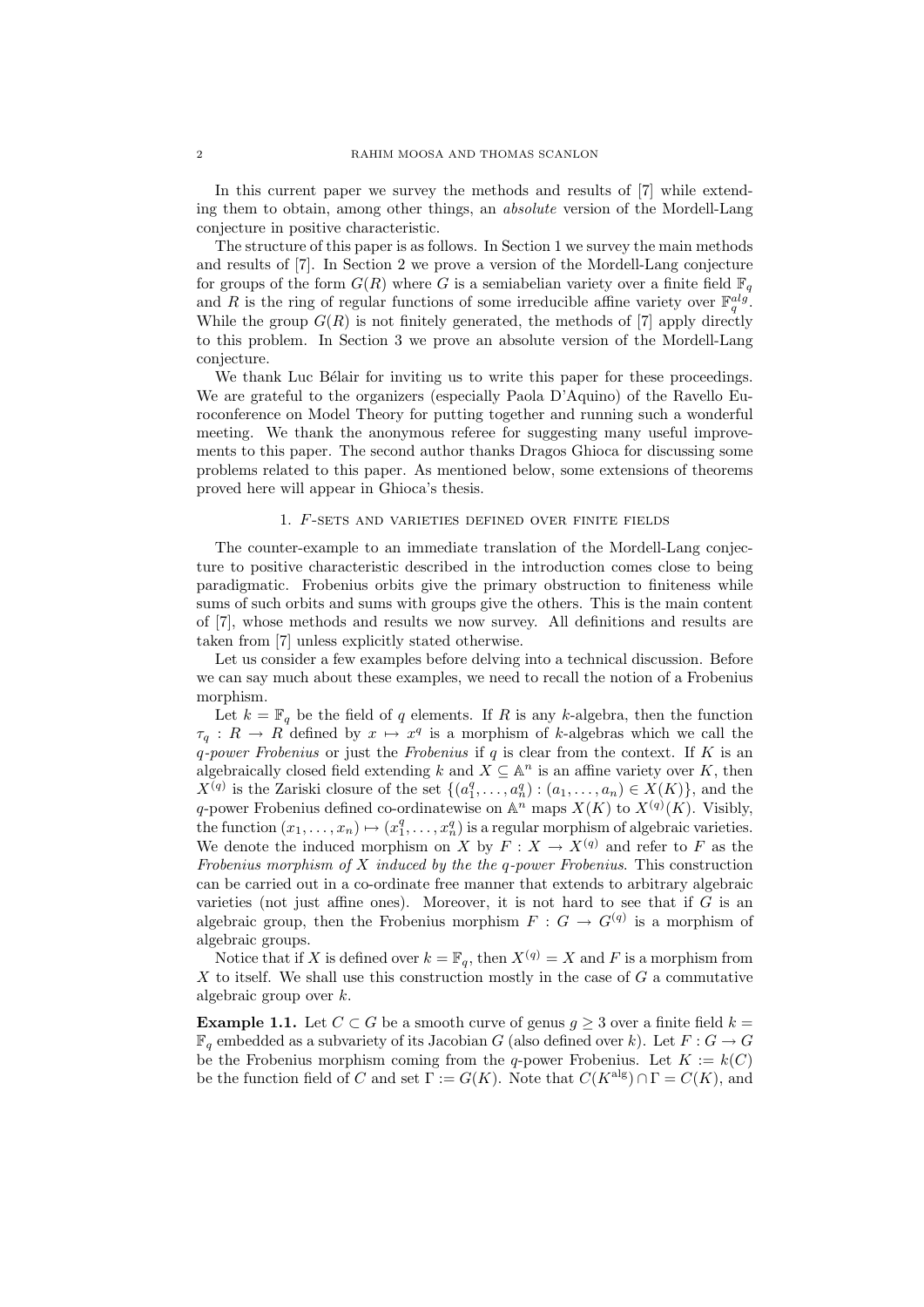the latter can be identified with the set of rational maps from  $C$  to  $C$  over k. As  $C$ is smooth, every rational map is regular. Every regular morphism over  $k$  is of the form  $F^n \circ \gamma$  where  $\gamma : C \to C$  is a separable morphism over k. But the only such separable morphisms are the constant maps and the automorphisms of C. That is,

$$
C(K^{\text{alg}}) \cap \Gamma = C(K) = C(k) \cup \{F^n \gamma : n \in \mathbb{N}, \gamma \in \text{Aut}(C)\}.
$$

Since the automorphism group of C is finite (as C has genus greater than 1), this set is a union of finitely many points and finitely many Frobenius orbits.

Now consider  $X := C + C$ . Visibly,  $X(K^{\text{alg}}) \cap \Gamma = X(K)$  contains

$$
\{a+F^n\gamma: a\in C(k), \gamma\in \operatorname{Aut}(C), n\in \mathbb{N}\}\cup \{F^m\gamma+F^n\delta: \gamma,\delta\in \operatorname{Aut}(C), m,n\in \mathbb{N}\}.
$$

As the genus of C is at least three, the variety X is not a subgroup of G. If C is chosen sufficiently generally, then  $X$  does not even contain translates of infinite subgroups of G. It follows from our main theorem in this case that the set  $X(K)$ consists of the above displayed set and possibly finitely more points, Frobenius orbits, or sums of Frobenius orbits.

Finally, to obtain the most general example we should take a sum with a group. For instance, we could think of G as an algebraic subgroup of  $G \times G$  via  $x \mapsto (x, 0)$ . If we set  $Y := X + (0 \times G)$ , then  $Y(K) = X(K) + (0 \times G)(K)$ .

In order to give a precise statement about the induced structure on the groups of integral points on semiabelian schemes over finite fields, we abstract from this Diophantine context to a certain general class of modules.

**Definition 1.2.** A Frobenius ring is a commutative ring  $\mathbb{Z}[F]$  satisfying the following conditions:

- As the notation suggests,  $\mathbb{Z}[F]$  is a simple extension of the ring of integers generated by a distinguished element F.
- $\mathbb{Z}[F]$  is a finite integral extension of  $\mathbb{Z}$ .
- $\overline{F}$  is not a zero divisor in  $\mathbb{Z}[F]$ .
- The ideal  $F^{\infty} \mathbb{Z}[F] := \bigcap$  $n\geq 0$  $F^{n}\mathbb{Z}[F]$  is trivial.

Example 1.3. We verify that these conditions hold for our intended example.

Fix G a semiabelian variety over a finite field  $\mathbb{F}_q$  of characteristic  $p > 0$ . This means that G is a commutative algebraic group which, over  $\mathbb{F}_q^{\text{alg}}$ , is an extension of an abelian variety by a cartesian power of the multiplicative group:

$$
0\longrightarrow \mathbb{G}_m^\mu\longrightarrow G\longrightarrow A\longrightarrow 0
$$

Let  $F : G \to G$  be the q-power Frobenius morphism. Let  $R = \mathbb{Z}[F]$  be the (commutative) subring of the endomorphism ring of  $G$ ,  $End(G)$ , generated by  $F$ . We verify that  $R$  is a Frobenius ring.

Using the fact that there are no non-trivial algebraic homomorphisms from  $\mathbb{G}_m^\mu$  to A, nor from A to  $\mathbb{G}_m^{\mu}$ , End(G) embeds into  $\text{End}(\mathbb{G}_m^{\mu})\times \text{End}(A)$ . As both  $\text{End}(\mathbb{G}_m^{\mu})$ and  $\text{End}(A)$  are finite extensions of  $\mathbb Z$  (see VII.1 of [4] for the latter), it follows that  $End(G)$  is also. Hence F is integral over  $\mathbb{Z}$ .

Since F is injective on  $G(\mathbb{F}_q^{\text{alg}})$ , it is not a zero-divisor. Finally, the only infinitely  $F$ -divisible element of  $R$  is the zero map. To see this, choose a finitely generated field extending  $\mathbb{F}_q$ , L, such that  $G(L)$  is Zariski-dense in G. If  $\alpha \in F^{\infty}R$ , then  $\alpha G(L) \subset \bigcap$  $n>0$  $F^nG(L) = G(k)$ , where  $k := \bigcap$  $n>0$  $L^{q^n}$  is a finite field. Hence  $\alpha$  takes a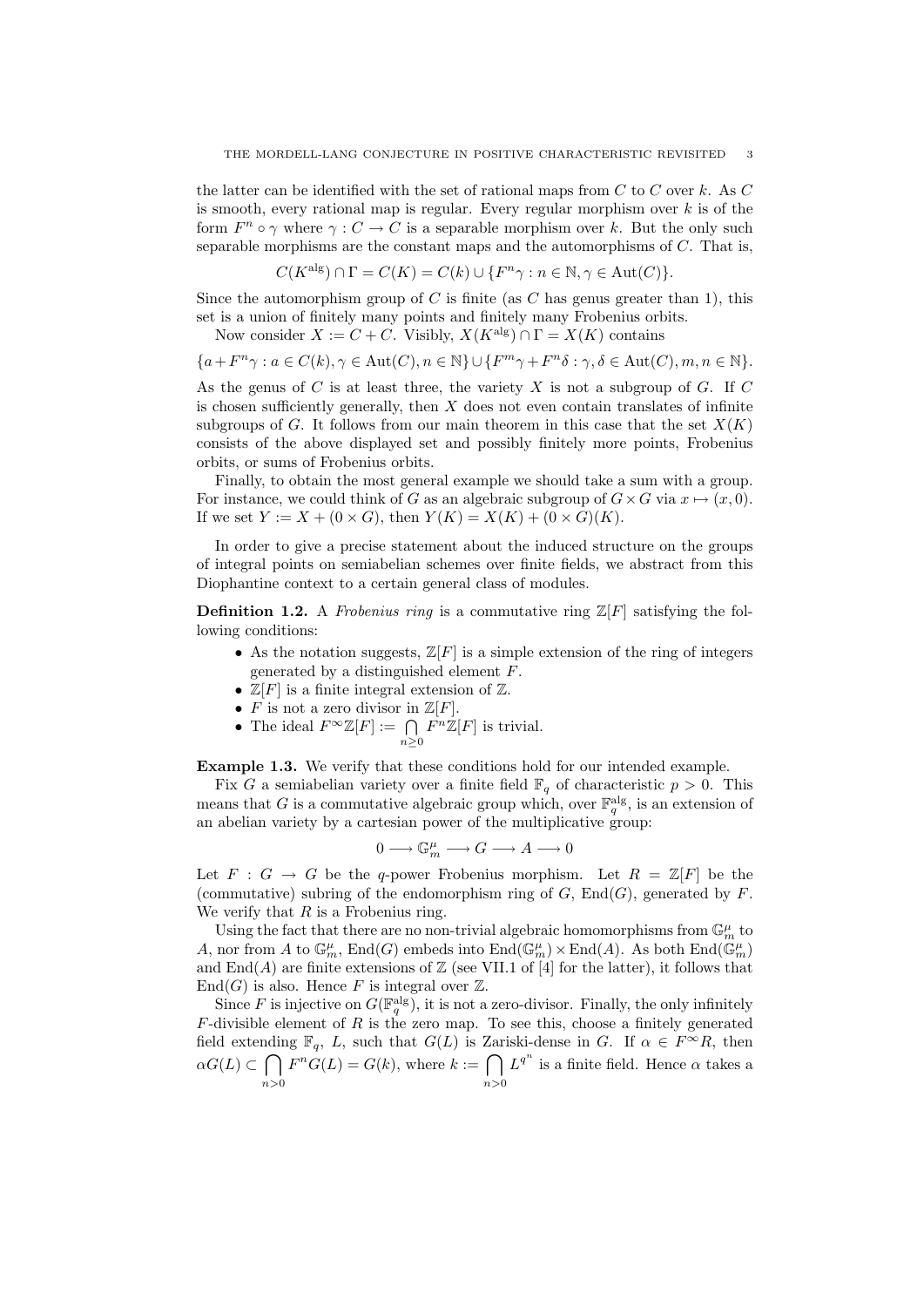Zariski-dense subgroup of G to a finite group. It follows that the kernel of  $\alpha$  is of finite index in G, and as G is connected,  $\alpha$  must be the zero map.

From now on, when we write  $\mathbb{Z}[F]$  we mean that this ring is a Frobenius ring.

We are almost in a position to define F-sets. Unfortunately, for technical reasons which will be explained later, the natural candidate for this definition is not adequate. We therefore only define *cycle-free*  $F\text{-}sets$  for the moment, and later describe what the more general class of F-sets should be.

**Definition 1.4.** If M is a  $\mathbb{Z}[F]$ -module,  $a \in M$ , and  $\delta \in \mathbb{Z}_+$  is a positive integer, then we denote the  $F^{\delta}$  orbit of a by  $S(a;\delta) := \{F^{\delta n}a : n \in \mathbb{N}\}\$ . If  $a_1, \ldots, a_n \in$ M is a sequence of elements of M and  $\delta_1, \ldots, \delta_n \in \mathbb{Z}_+$  is a sequence of positive integers of the same length, then we denote the sum of the  $F^{\delta_i}$  orbits of the  $a_i$ s by  $S(\vec{a}; \vec{\delta}) := \sum_{i=1}^{n} S(a_i; \delta_i) = \{ \sum_{i=1}^{n} F^{\delta_i m_i} a_i : (m_1, \dots, m_n) \in \mathbb{N}^n \}.$  A set of the form  $b + S(\vec{a}; \vec{\delta}) + H$  with  $b \in M$  and  $H \leq M$  a  $\mathbb{Z}[F^{\ell}]$ -submodule of M for some  $\ell$ is called a *cycle-free F-set*. If  $H$  is the trivial group, then we refer to such a set as a groupless cycle-free F-set.

Remark 1.5. Definition 1.4 differs from the definition of cycle-free F-set as used in  $[7]$  in three respects. First, in  $[7]$ , M is taken to be finitely generated. Secondly, the groups H were required to be  $\mathbb{Z}[F]$ -modules rather than merely  $\mathbb{Z}[F^{\ell}]$ -modules for some  $\ell$ . Thirdly, in [7] a finite union of cycle-free F-sets was considered to be a cycle-free F-set itself.

With these definitions in place we can state a version of the main Mordell-Lang theorem of [7].

**Theorem 1.6.** Let G be a semiabelian variety defined over a finite field,  $F: G \to G$ the corresponding Frobenius morphism, and  $K$  an algebraically closed field extending the field of definition of G. If  $\Gamma \leq G(K)$  is a finitely generated  $\mathbb{Z}[F]$ -submodule of  $G(K)$  and  $X \subseteq G$  is a closed subvariety, then  $X(K) \cap \Gamma$  is a finite union of (cyclefree) F-sets.

Remark 1.7. Comparing the hypotheses of Theorem 1.6 with those of the Mordell-Lang statement for characteristic 0 (Theorem 0.1), notice that finitely generated subgroups have been replaced by finitely generated  $\mathbb{Z}[F]$ -submodules (that is, we require  $\Gamma$  to be closed under  $F$ ). Nevertheless, some of the natural cases are included in this statement. For example, if  $R/\mathbb{F}_q$  is a finitely generated domain, then  $G(R)$  is closed under  $F$ , and our theorem does solve the problem of describing the  $R$ -rational points of subvarieties of semiabelian varieties over finite fields.

In the statement of Theorem 1.6 we have been a bit loose with the meaning of "F-set". In our definition of cycle-free F-set we take parameters  $b, a_1, \ldots, a_n$  from the module M. In Theorem 1.6 there are two reasonable interpretations of  $M$ : Γ and  $G(K)$ . The theorem is correct as written with  $M = G(K)$ , but it is false with Γ unless we drop the parenthetical "cycle-free" and give a more intrinsic notion of F-set. Before doing so we consider yet another example.

**Example 1.8.** Let  $C \subset G$  be a smooth curve of genus at least two defined over a finite field  $k$ , embedded in its Jacobian  $G$ , and having a trivial automorphism group. Let  $F: G \to G$  be the Frobenius morphism corresponding to k. Let  $K := k(C)$ be the function field of C. Then  $C(K) = C(k) \cup S(\gamma; 1)$  where  $\gamma \in C(K)$  is the identity automorphism of C viewed as an element of  $G(K)$ . Let  $\Gamma := \mathbb{Z}[F]\gamma$  be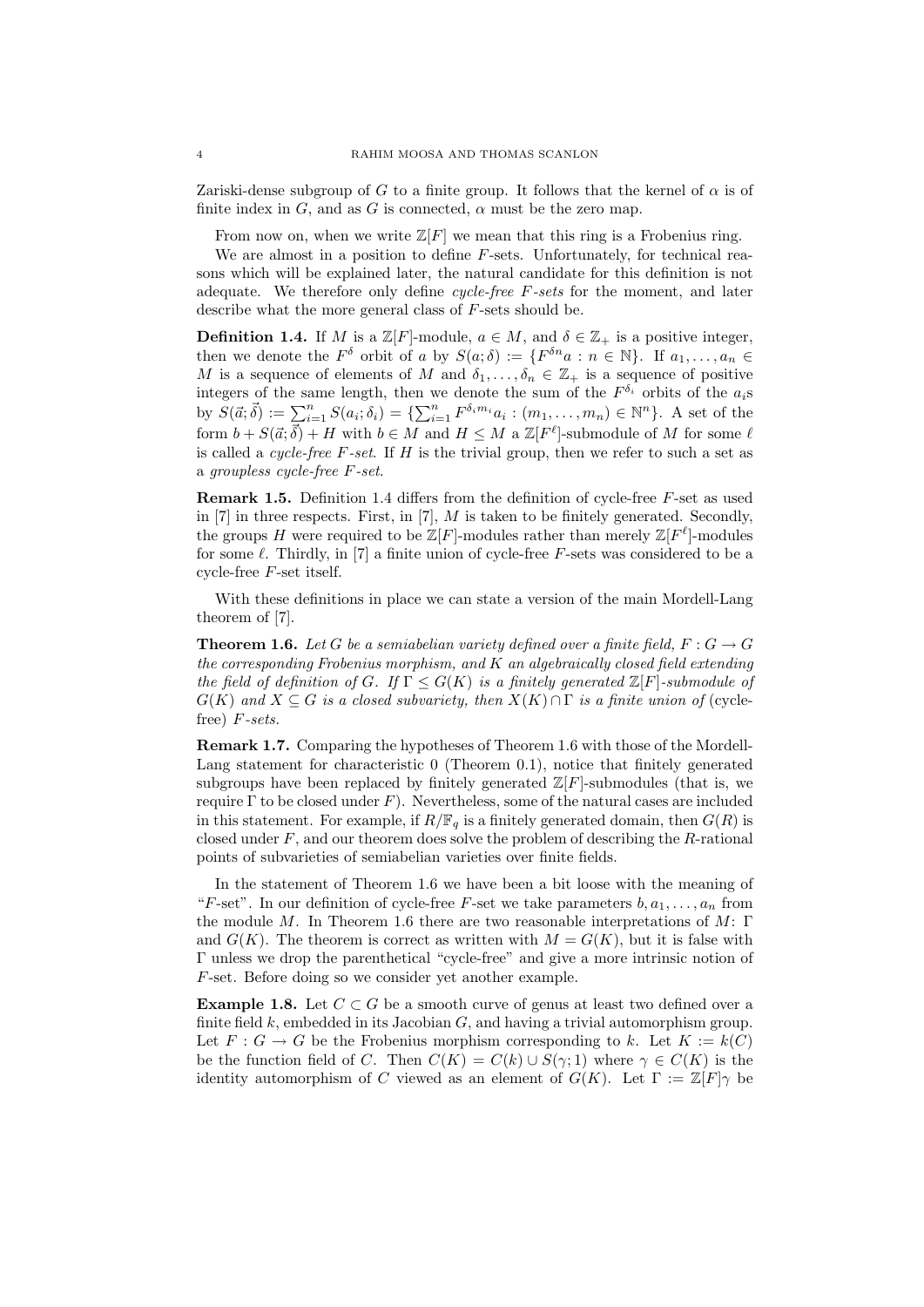the  $\mathbb{Z}[F]$ -submodule of  $G(K)$  generated by  $\gamma$ . It is an easy matter to see that  $C(K^{alg}) \cap \Gamma = S(\gamma; 1).$ 

Now let  $\gamma' := -\gamma + F\gamma \in G(K)$  and  $\Gamma' := \mathbb{Z}[F]\gamma' \leq \Gamma$  the  $\mathbb{Z}[F]$ -submodule generated by  $\gamma'$ . Let  $Y := C - \gamma$ . Thus,  $Y(K^{\text{alg}}) \cap \Gamma = S(\gamma; 1) - \gamma$ . However,

$$
S(\gamma;1)-\gamma=\{0\}\cup\{\sum_{i=0}^nF^i\gamma':n\in\mathbb{N}\}\;\subseteq\;\Gamma'
$$

so that we have  $Y(K^{\text{alg}}) \cap \Gamma' = S(\gamma; 1) - \gamma$  as well. However,  $S(\gamma; 1) - \gamma$  is a cycle-free  $F$ -set in the sense of  $\Gamma$ , but not in the sense of  $\Gamma'$ .

We refer to sets of the form appearing in the intrinsic description of  $Y(K) \cap \Gamma'$ above as cycles. Taking them as a the basis of our definition for  $F$ -sets we obtain an intrinsic description of the induced structure. More precisely,

**Definition 1.9.** If M is a  $\mathbb{Z}[F]$ -module,  $a \in M$ , and  $\delta \in \mathbb{Z}_+$  is a positive integer, then the  $F^{\delta}$  cycle of a is the set  $C(a; \delta) := \{ \sum_{i=0}^{n} F^{i\delta} a : n \in \mathbb{N} \}$ . If  $a_1, \ldots, a_m \in M$ is a sequence of elements of M and  $\delta_1, \ldots, \delta_m \in \mathbb{Z}_+$  is a sequence of positive integers of the same length, then we denote the sum of the  $F^{\delta_j}$  cycles of the  $a_j$ s by  $C(\vec{a}; \vec{\delta}) := \sum_{j=1}^{m} C(a_j; \delta_j) = \{ \sum_{j=1}^{m} \sum_{i=0}^{n_j} F^{i\delta_j} a_j : (n_1, \ldots, n_m) \in \mathbb{N}^m \}.$  An  $F\text{-}set$ in a  $\mathbb{Z}[F]$ -module M is a set of the form  $b + C(\vec{a}; \vec{\delta}) + H$  where  $b, a_1, \ldots, a_m \in M$ are elements of M and  $H \leq M$  is a  $\mathbb{Z}[F^{\ell}]$ -submodule of M for some  $\ell$ .

**Remark 1.10.** If  $\ell \in \mathbb{Z}_+$  is a positive integer, then any  $F^{\ell}$ -set is automatically an F-set. Conversely, any F-set may be expressed as a finite union of  $F^{\ell}$ -sets.

It turns out that every cycle-free F-set may be expressed as a finite union of F-sets. For the sake of illustration, we note that the single orbit  $S(a; \delta)$  may be expressed as  $\{a\} \cup a + C(F^{\delta}a - a; \delta) = (a + C(0; 1)) \cup (a + C(F^{\delta}a - a; \delta)$ . Thus, we do not lose any structure by working with cycles instead of orbits.

Moreover, if  $X \subseteq M$  is an F-set in some module M, then there is an embedding of M into some other module  $M'$  so that X is a finite union of cycle-free F-sets in the sense of  $M'$ . In this case, it is a matter of reversing the operations of the previous paragraph. That is, if  $F^{\delta}b - b = a$ , then we may express  $C(a; \delta)$  as  $-b + S(F<sup>\delta</sup>b; \delta)$ . One checks (using properties of Frobenius rings) that if M' is the quotient of  $M \oplus \mathbb{Z}[F]$  by the submodule generated by  $(-a, F^{\delta} - 1)$ , then there is a natural embedding of M into  $M'$  and one may take b to be the image of  $(0, 1)$  in  $M'$ . In the case that  $M$  arises as a submodule of  $G(K)$ , the K-points of a semiabelian variety G over a finite field with K algebraically closed, then one can find  $b \in G(K)$ since the map  $(F^{\delta} - 1) : G(K) \to G(K)$  is surjective.

If one passes from a module to an extension, then while the class of cycle-free  $F$ sets might change, the class of finite unions of F-sets does not. That is, if  $M \leq M'$ is an extension of  $\mathbb{Z}[F]$ -modules and X is a subset of M which is an F-set in the sense of  $M'$ , then X is already a union of F-sets in the sense of M. So, to say that a set is a union of  $F$ -sets is the same as to say that it is a union of cycle-free  $F$ -sets in the sense of some extension module.

The conclusion of Theorem 1.6 should be that  $X(K) \cap \Gamma$  is a finite union of F-sets. Our proof of Theorem 1.6 is (mostly) an exercise in elementary algebraic geometry. There is a point in the proof at which a detailed analysis of the combinatorics of  $F$ -sets plays a decisive rôle. We sketch the proof in a more general situation in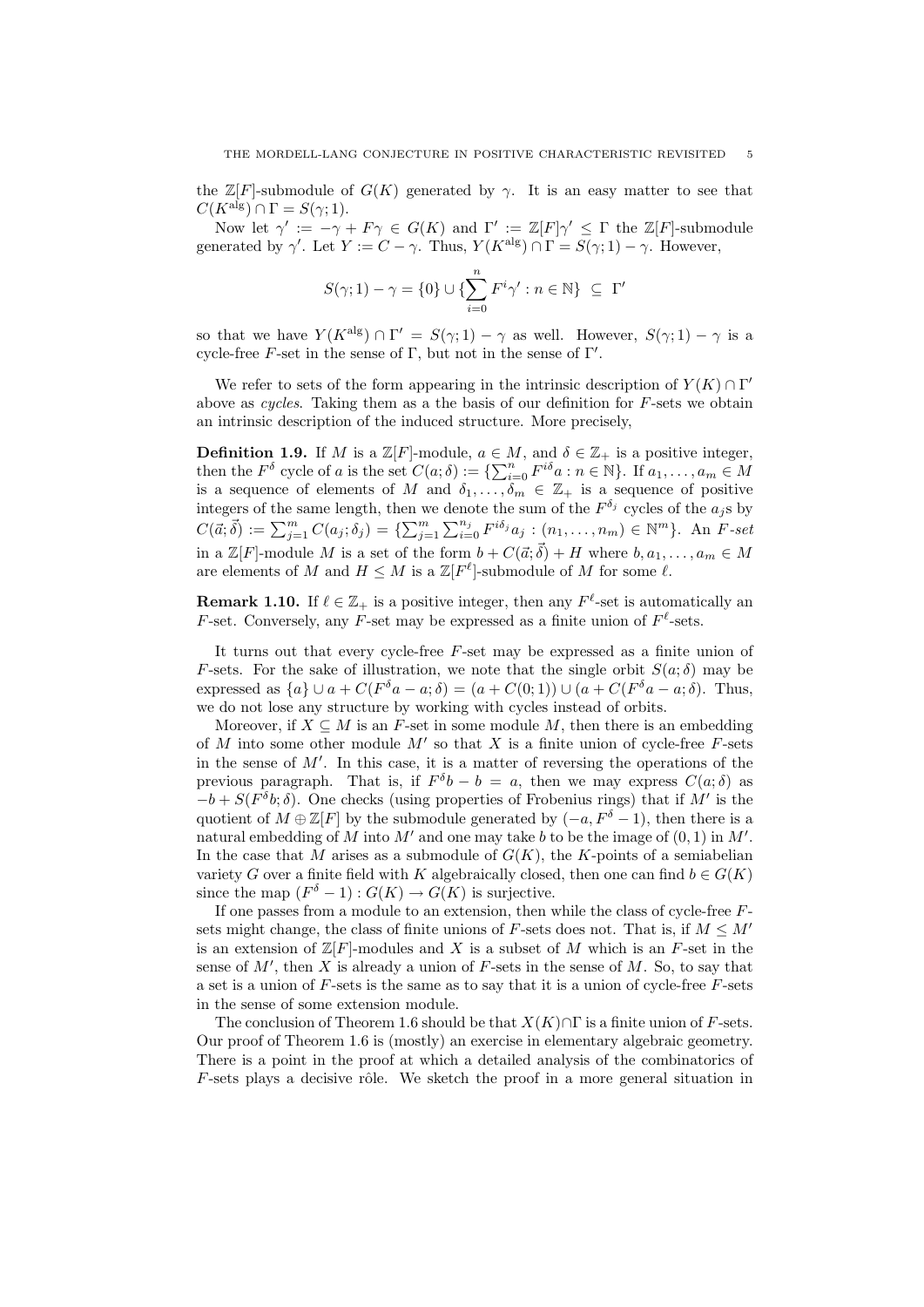Section 2. For the remainder of this section we discuss the combinatorics of  $F$ -sets and their consequences for the model theory of these structures.

Suppose  $S := b + S(a_1, \ldots, a_m; \delta_1, \ldots, \delta_m)$  and  $T := d + S(c_1, \ldots, c_n; \gamma_1, \ldots, \gamma_n)$ are two groupless cycle-free F-sets. How does one study their intersection? For simplicity let us consider the case when all the  $\delta_i$ 's and  $\gamma_j$ 's are 1. Trivially, we can express  $S \cap T$  as the set of all  $b + F^{r_1}a_1 + \cdots + F^{r_m}a_m$  such that for some  $s_1, \ldots s_n$ ,

$$
F^{r_1}a_1 + \dots + F^{r_m}a_m + F^{s_1}(-c_1) + \dots + F^{s_n}(-c_n) = d - b
$$

We are thus lead to consider "logarithmic sets" of tuples of natural numbers.

**Definition 1.11.** Given  $\overline{x} = (x_1, \ldots, x_\ell) \in M^\ell$  and  $Y \subseteq M$ , we define

$$
\log_{\overline{x}} Y := \{ (r_1, \dots, r_\ell) \in \mathbb{N}^\ell : F^{r_1} x_1 + \dots + F^{r_\ell} x_\ell \in Y \}
$$

The logarithmic set  $log_{\overline{x}} Y$  describes the ways that elements of Y may be expressed as a sum of iterates of  $F$  applied to the  $x_i$ 's.

Going in the other direction we have a notion of exponentiation as well.

**Definition 1.12.** Let  $B \subseteq \mathbb{N}^{\ell}$  be a set of  $\ell$ -tuples of natural numbers. We define

$$
F^B := \{ (F^{b_1}, \dots, F^{b_\ell}) \in \mathbb{Z}[F]^\ell : (b_1, \dots, b_\ell) \in B \}
$$

If  $\overline{x} = (x_1, \ldots, x_\ell) \in M^\ell$ , then

$$
F^{B}\overline{x} := \{ \sum_{i=1}^{\ell} F^{b_i} x_i : (b_1, \dots, b_{\ell}) \in B \}
$$

The key technical observation in [7] is that

**Fact 1.13.** If M is a  $\mathbb{Z}[F]$ -module,  $\overline{x} \in M^{\ell}$ , and  $y \in M$ , then there is a positive integer  $\delta$  such that  $\log_{\overline{\tau}}\{y\}$  is the projection of a positive quantifier-free definable set in the structure  $(N, 0, \sigma, P_{\delta})$  on the natural numbers, where  $\sigma$  is the successor function and  $P_\delta(x)$  is a predicate that is interpreted as  $x \equiv 0 \mod \delta$ .

Now a projection of a positive quantifier-free definable set in  $(N, 0, \sigma, P_{\delta})$  is called δ-closed and is a finite union of sets of the form  $\bar{t} + V$  where  $\bar{t} \in \mathbb{N}^{\ell}$  and  $V \subset \mathbb{N}^{\ell}$ is given by a conjunction of finitely many equations of the form  $x \equiv q \mod \delta$ , for some  $0 \le q < \delta$ ;  $x = \sigma^s(y)$ , for some  $s \in \mathbb{N}$ ; or  $x = p$ , for some  $p \in \mathbb{N}$ . Returning to our description of the intersection of groupless cycle-free  $F$ -sets  $S$  and  $T$  above, and using Fact 1.13, we see that there is a  $\delta$ -closed set  $B \subset \mathbb{N}^m$  such that

$$
S \cap T = b + F^B \overline{a}.
$$

It is then not hard to see that  $S \cap T$  is a finite union of groupless cycle-free F-sets in  $M$ . Using this technique, one shows:

Fact 1.14. Suppose M is a  $\mathbb{Z}[F]$ -module.

- (a) An intersection of two groupless F-sets is a finite union of groupless F-sets.
- (b) If  $N \leq M$  is a submodule and U is a groupless F-set in M, then  $U \cap N$  is a finite union of groupless F-sets in N.
- (c) The class of finite unions of F-sets is preserved under finite intersections.

The consequences of Fact 1.13 go beyond an understanding of intersections of *F*-sets. For example, given  $\bar{a} = (a_1, \ldots a_\ell) \in M^\ell$ , we can define an equivalence relation,  $\sim_{\overline{\alpha}}$ , on  $\mathbb{N}^{\ell}$ , by  $\overline{r} \sim_{\overline{\alpha}} \overline{s} \iff F^{r_1}a_1 + \cdots + F^{r_{\ell}}a_{\ell} = F^{s_1}a_1 + \cdots + F^{s_{\ell}}a_{\ell}$ . It follows from Fact 1.13 that  $E_{\overline{a}}$  is a definable equivalence relation in  $(\mathbb{N}, 0, \sigma, P_{\delta})$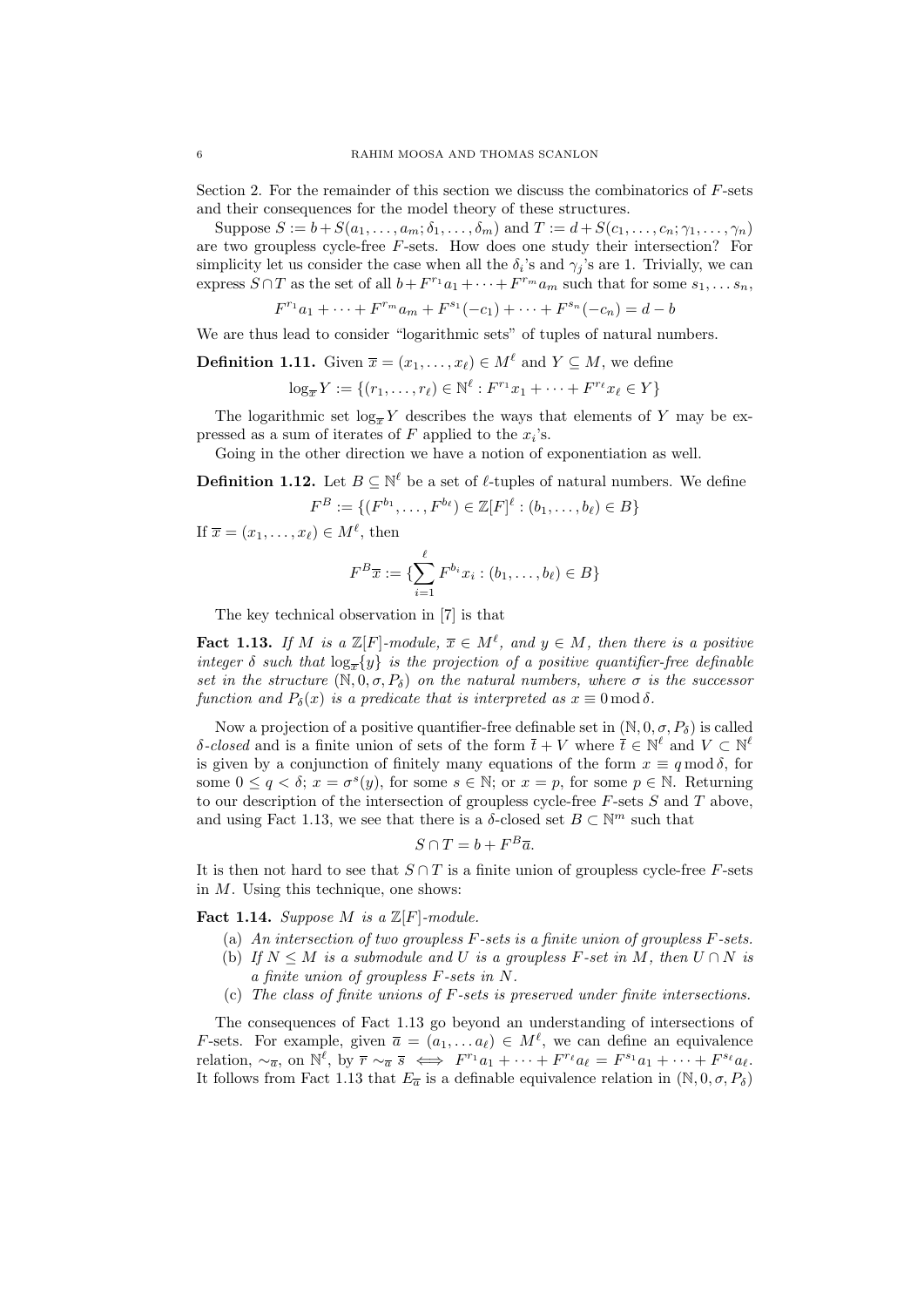for some  $\delta > 0$ . In this way, one can study the cycle-free groupless F-sets that are based on  $\bar{a}$  by considering sets interpretable in the structures  $(N, 0, \sigma, P_{\delta})$ .

These structures on N, which are naturally bi-interpretable with  $(N, 0, \sigma)$  itself, are structurally extremely simple. For example, they are of Morley rank 1, admit elimination of quantifiers and weak elimination of imaginaries, have definable Skolem functions, and are of trivial geometry. Via the "logarithmic" equivalence relations described above, these properties impose heavy restrictions on the behaviour of F-sets in  $\mathbb{Z}[F]$ -modules.

Let us say a word about the combinatorics behind Fact 1.13. First we reduce to the case that M is finitely generated by working in the  $\mathbb{Z}[F]$ -submodule generated by  $\{x_1, \ldots, x_\ell, y\}$ . Let  $K = \bigcup_n \ker F^n$ . As M is finitely generated,  $K = \ker F^{N_1}$  for

some  $N_1 \geq 0$ . It follows that F is injective on  $F^{\infty}M := \bigcap^{\infty}$  $n=0$  $F^nM$ . A consequence

of the fact that  $\mathbb{Z}[F]$  is a Frobenius ring is that  $F^{\infty}M$  is a finite set. (In fact, this consequence was one of the motivating factors behind the definition of a Frobenius ring, see Proposition 2.1 of [7] for a proof.) It follows that some positive power of  $F$ must fix  $F^{\infty}M$  pointwise. The  $\delta$  that appears in Fact 1.13 is this positive integer.

For each  $i \geq 0$ , let  $M_i = K + F^i M$ . These are the points that are  $F^i$  divisible modulo K. We obtain a filtration of M, and define  $M_{\omega}$  to be the intersection of this descending chain of  $\mathbb{Z}[F]$ -submodules:  $M_0 = M \ge M_1 \ge M_2 \ge \cdots \ge M_\omega$ 

 $\bigcap_{i=1}^{\infty} M_n$ . This in turn induces a valuation on  $M$ ,  $v : M \to \omega + 1$ , given by  $v(x) \geq n$ 

 $n=0$ <br>if and only if  $x \in M_n$ . Properties of the valuation are then used to describe the shape that the logarithmic sets can take.

This analysis eventually leads to a quantifier elimination and stability theorem for  $\mathbb{Z}[F]$ -modules with F-sets.

**Theorem 1.15** (Theorems 5.13 and 6.11 of [7]). Let M be a  $\mathbb{Z}[F]$ -module. Consider M as a structure in the language  $\mathcal L$  having a predicate for each F-set in each Cartesian power of M. Then, M admits elimination of quantifiers in  $\mathcal L$  and is stable.

Theorem 1.15 together with Theorem 1.6 implies the stability of the induced structure on a finitely generated submodule of a semiabelian variety defined over a finite field. This in turn implies a uniform version of Theorem 1.6 where one obtains a uniform description of  $X_a(K) \cap \Gamma$  as  $X_a$  varies in an algebraic family of closed subvarieties of  $G$  (Corollary 7.15 of [7]).

# 2. A GEOMETRIC VERSION

In this section we prove a geometric version of Theorem 1.6. While this version generalizes our previous theorem, the proof follows a similar scheme.

We consider the case of G a semiabelian variety defined over a finite field  $k$ ,  $F: G \to G$  the corresponding Frobenius morphism,  $K \geq k$  an algebraically closed extension field of k, and  $\Gamma = \Theta + G(k^{\text{alg}})$  where  $\Theta \leq G(K)$  is a finitely generated  $\mathbb{Z}[F]$ -module. We obtain an example of such a situation by taking R an integral domain that is finitely generated as an algebra over  $k<sup>alg</sup>$ , and letting  $\Gamma := G(R)$  be the group of R-points on G. Indeed, by the Lang-Néron theorem  $\Gamma/G(k^{\text{alg}})$  is a finitely generated group (see Theorem 6.1 and Corollary 2.7.3 of [5]). Let  $S \leq R$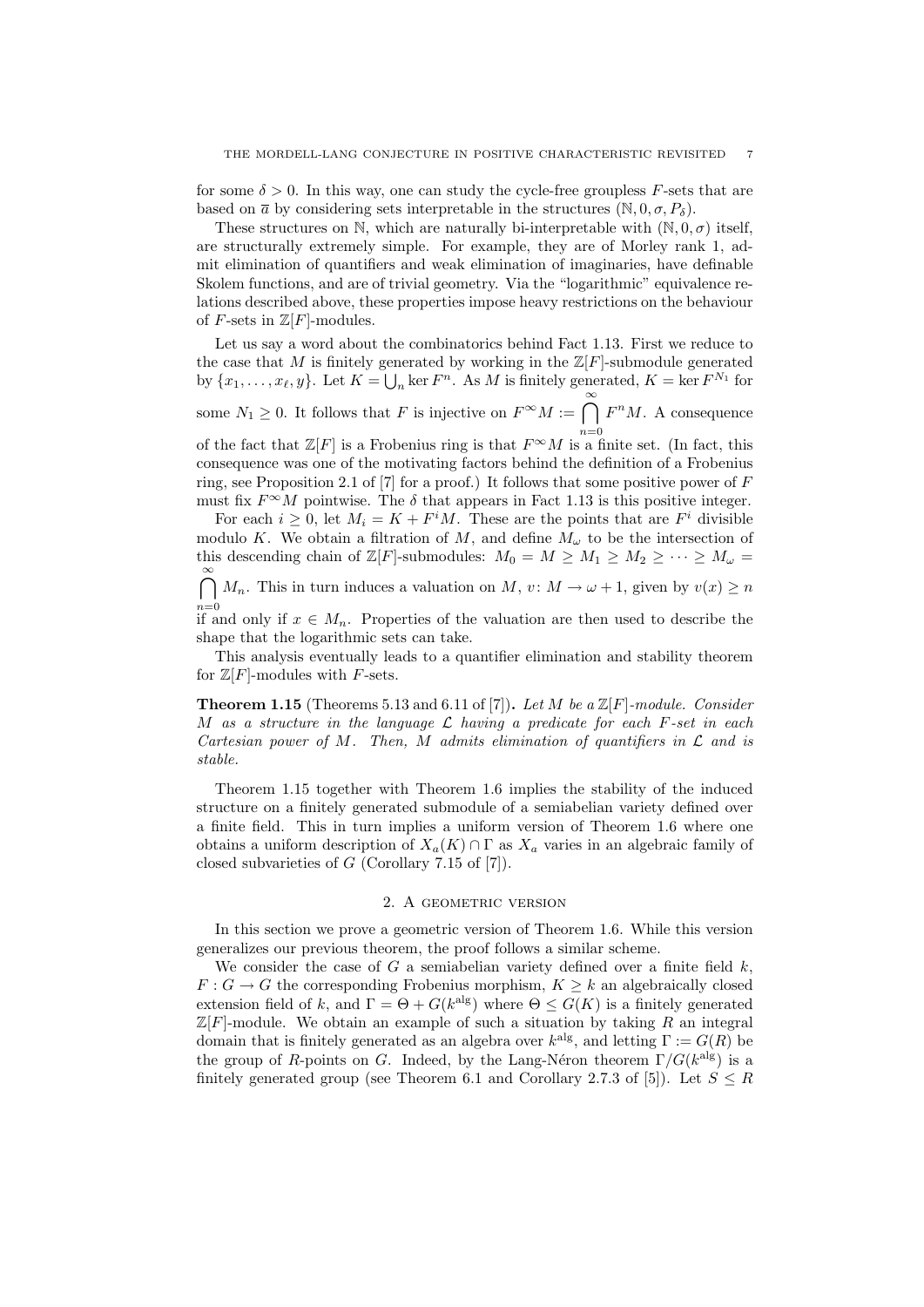be a finitely generated k-algebra such that  $G(S)$  surjects onto  $\Gamma/G(k^{\text{alg}})$ . Then  $\Gamma = \Theta + G(k^{\text{alg}})$  where  $\Theta := G(S)$  is a finitely generated  $\mathbb{Z}[F]$ -module.

Of course, we cannot expect  $X(K) \cap \Gamma$  to be a finite union of F-sets for  $X \subseteq G$ a general algebraic subvariety. For example, if  $X$  is itself defined over a finite field, then  $X(K) \cap \Gamma$  contains  $X(k^{\text{alg}})$ . However, this is essentially the only extra complication.

**Theorem 2.1.** If  $X \subseteq G$  is a closed subvariety of G, then  $X(K) \cap \Gamma$  is a finite union of sets of the form  $S + Y(k^{\text{alg}})$  where  $S \subseteq \Gamma$  is an F-set and  $Y \subseteq G$  is a closed subvariety over  $k^{\text{alg}}$ .

Proof. For certain details, we will refer the reader to arguments in [7].

We work by induction on dim X. Replacing X with the Zariski closure of  $X(K) \cap$ Γ we may assume that X(K) ∩ Γ is Zariski dense in X. Taking finite unions, we may assume that  $X$  is irreducible. Passing to a quotient, we may assume that the stabilizer of X is trivial.

Note that the natural maps  $\Theta/F^n\Theta \to \Gamma/F^n\Gamma$ , are surjective for every  $n \in \mathbb{Z}_+$ since  $G(k^{\text{alg}}) \subseteq F^n\Gamma$ . From Lemma 7.5 of [7] it follows that  $\Theta/F^n\Theta$  is finite for each  $n \in \mathbb{Z}_+$  so that the same is true of  $\Gamma/F^n\Gamma$ .

We claim that for each  $n \in \mathbb{Z}_+$  there is some  $\gamma_n \in \Gamma$  with  $(\gamma_n + F^n \Gamma) \cap X(K)$ Zariski dense in X. Indeed, let  $A \subseteq \Gamma$  be a finite set of coset representatives for  $F^n\Gamma$  in  $\Gamma$ . For each  $a \in A$  let  $Y_a := \overline{X(K) \cap (a + F^n\Gamma)}$ . We have reduced to the case that  $X(K) \cap \Gamma$  is Zariski dense in X so that

$$
X = \overline{X(K) \cap \Gamma}
$$
  
= 
$$
\overline{\bigcup_{a \in A} X(K) \cap (a + F^{n}\Gamma)}
$$
  
= 
$$
\bigcup_{a \in A} \overline{X(K) \cap (a + F^{n}\Gamma)}
$$
  
= 
$$
\bigcup_{a \in A} Y_{a}
$$

As X is irreducible and A is finite, we have  $X = Y_a$  for some  $a \in A$ , as desired.

Let L be the separable closure of a finitely generated extension of  $k^{\text{alg}}$  with  $G(L) \geq \Gamma$ . Let U be a nonprincipal ultrafilter on  $\omega$  and  $\gamma := [(\gamma_n)]_{\mathcal{U}}$  be the limit of  $(\gamma_n)_{n\in\omega}$  with respect to U. Let \*K be the ultrapower of K with respect to U, <sup>\*</sup>L ⊂ <sup>\*</sup>K the corresponding ultrapower of L, and <sup>\*</sup> $\Gamma \leq G(^*L)$  the corresponding ultrapower of Γ. Note that  $F^{\infty}$ <sup>\*</sup>Γ  $\leq G(({}^{*}L)^{p^{\infty}})$ .

To say that a particular type definable set (in some expansion of the language of rings) is Zariski dense in a variety is a type definable condition on the canonical parameter of the variety. Thus,  $X({^*K}) \cap (\gamma + F^{\infty *}\Gamma)$  is Zariski dense in X. That is,  $X - \gamma$  meets  $G(({}^*L)^{p^{\infty}})$  in a Zariski dense set. So  $X - \gamma$  is defined over  $({}^*L)^{p^{\infty}}$ .

Working in the model  $(*K, (*L)^{p^{\infty}})$  of the first order theory of pairs of algebraically closed fields, notice that  $\gamma$  realises a formula which witnesses the fact that  $\gamma \in G(*K)$  and that  $X - \gamma$  is defined over  $({}^*L)^{p^\infty}$ . But  $({}^*K, ({}^*L)^{p^\infty})$  is an elementary extension of the pair  $(K, k^{\text{alg}})$ . Indeed, it suffices to observe that K is linearly disjoint from  $({}^*L)^{p^\infty}$  over  $k^{\text{alg}}$ , the details of which can be found in Proposition 7.7 of [7]. Thus, we find  $\gamma' \in G(K)$  with  $X - \gamma'$  defined over  $k^{\text{alg}}$ .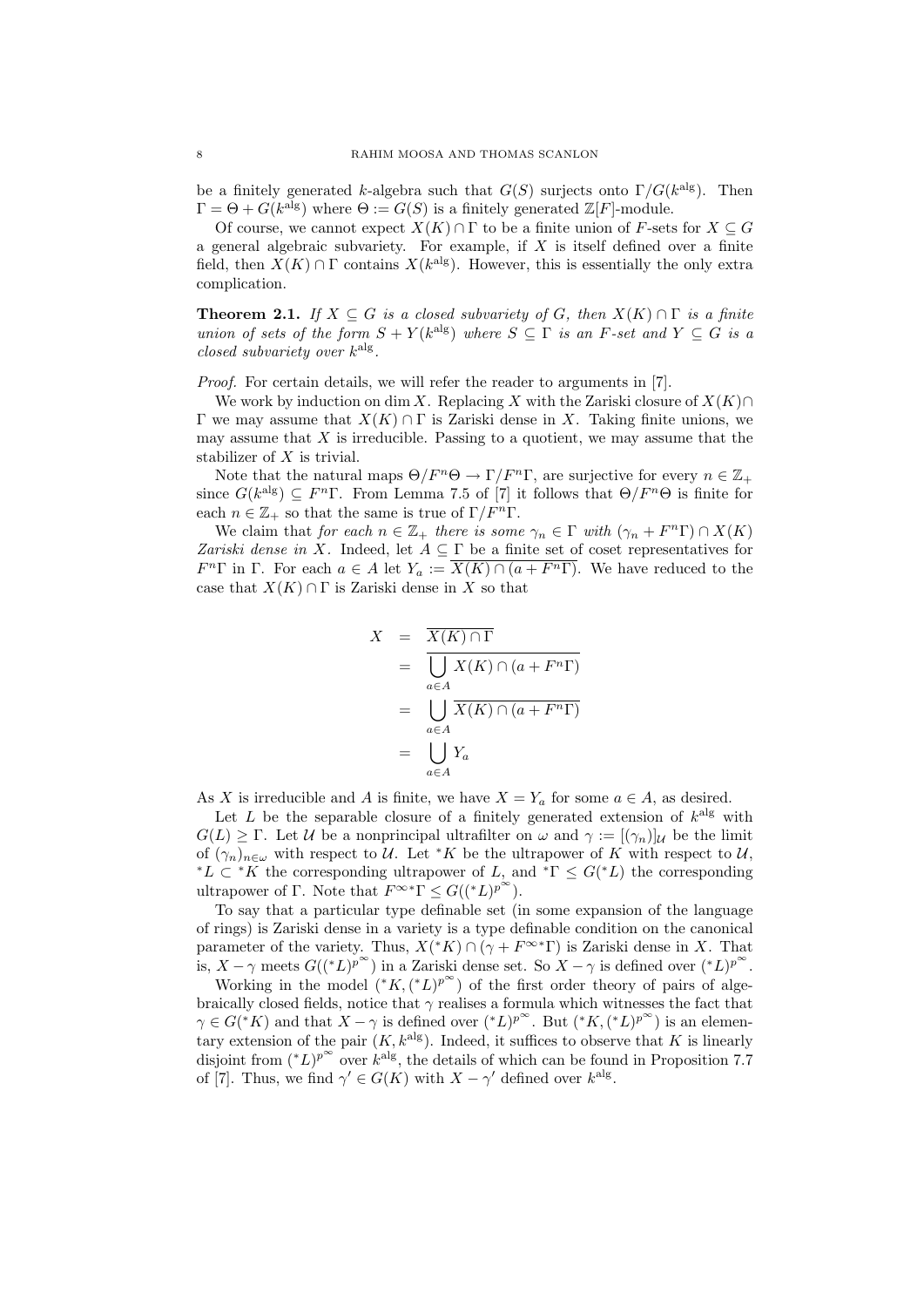Let  $\Gamma'$  be the module generated by  $\Gamma$  and  $\gamma'$ . If we show that  $X(K) \cap \Gamma'$  has the correct form, then the result follows for  $X(K) \cap \Gamma$ . Indeed, suppose  $X(K) \cap \Gamma'$ correct form, then the result follows for  $X(K) \cap \Gamma$ . Indeed, suppose  $X(K) \cap \Gamma' = \bigcup S_i + Y_i(k^{\text{alg}})$ , where  $S_i \subseteq \Gamma'$  is an F-set and  $Y_i \subseteq G$  is a subvariety over  $k^{\text{alg}}$ .

 $i \in \ell$  and notice that  $S_i \cap \Gamma = \bigcup T_{i,j}$  for appropriate F-sets  $T_{i,j} \subseteq \Gamma$  as j

the intersection of an F-set with a submodule is a union of F-sets. As  $Y_i(k^{\text{alg}}) \subseteq$  $G(k^{\text{alg}}) \leq \Gamma$  we have that  $[S_i + Y_i(k^{\text{alg}})] \cap \Gamma = (S_i \cap \Gamma) + Y_i(k^{\text{alg}}) = \emptyset$ j  $T_{i,j} + Y_i(k^{\text{alg}}).$ 

Thus,  $X(K) \cap \Gamma = \begin{bmatrix} \end{bmatrix}$  $_{i,j}$  $T_{i,j} + Y_i(k^{\text{alg}}).$ 

Thus, we may assume that  $\Gamma = \Gamma'$ . Replacing X with  $X - \gamma'$  and F with some power of itself, we may assume that  $X$  is defined over  $k$ .

We note for the sequel that there is a natural number n such that if  $a \in (\Gamma \backslash F\Gamma)$ , then  $X - a$  is not defined over  $L^{q^n}$ . The proof of this assertion is given during the course of the proof of Theorem 7.8 of [7] and follows along the lines of our reduction to the case that X is defined over k. It follows that if  $a \in \Gamma \setminus F\Gamma$ , then  $\overline{(X-a)(K)\cap F^n\Gamma}$  is not equal to  $X-a$  and therefore has lower dimension than X. As  $F^{n}\Gamma$  has finite index in F $\Gamma$ , one obtains from this that  $\overline{(X-a)(K)\cap F\Gamma}$ has lower dimension than X for all  $a \in \Gamma \setminus F\Gamma$ .

Let  $A \subseteq \Gamma$  be a finite set of coset representatives for the non-zero cosets of FT in Γ. Let  $Z_a := \overline{(X-a)(K) \cap F\Gamma}$  as above.

By induction we have that

$$
X(K) \cap (\Gamma \setminus F\Gamma) = \bigcup_{a \in A} X(K) \cap (a + F\Gamma)
$$
  
= 
$$
\bigcup_{a \in A} a + [(X - a)(K) \cap F\Gamma]
$$
  
= 
$$
\bigcup_{a \in A} a + Z_a(K) \cap F\Gamma
$$
  
= 
$$
\bigcup_{i=1}^n S_i + Y_i(k^{\text{alg}})
$$

where each  $S_i$  is an F-set and  $Y_i$  is an algebraic variety defined over  $k^{\text{alg}}$ . Let m be sufficiently divisible so that each  $Y_i$  is defined over the extension of k of degree m. We compute.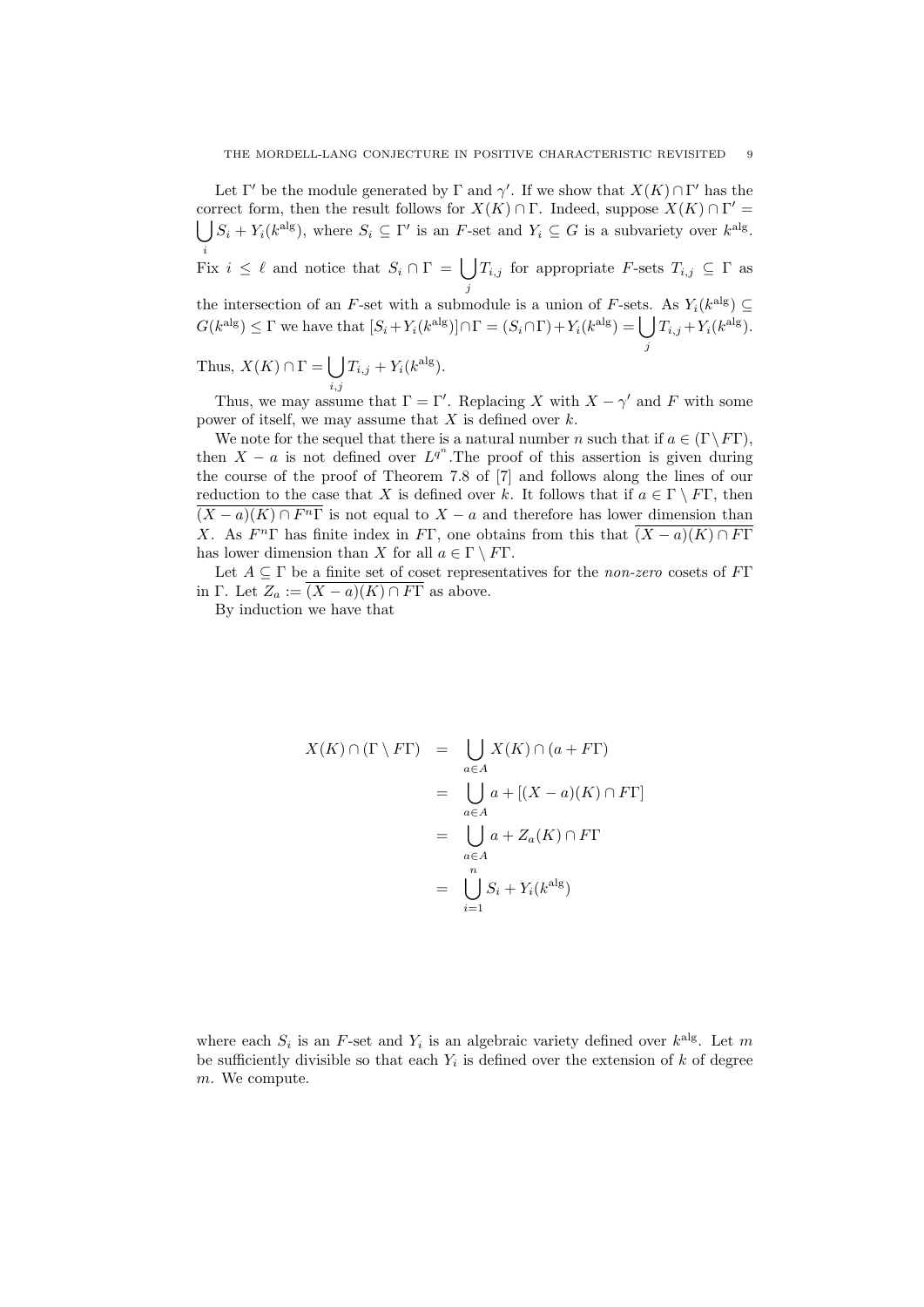$$
X(K) \cap (\Gamma \setminus F^{\infty} \Gamma) = \bigcup_{t=0}^{\infty} X(K) \cap (F^t \Gamma \setminus F^{t+1} \Gamma)
$$
  
\n
$$
= \bigcup_{j=0}^{\infty} \bigcup_{\ell=0}^{m-1} X(K) \cap [F^{mj+\ell} \Gamma \setminus F^{mj+\ell+1} \Gamma]
$$
  
\n
$$
= \bigcup_{j=0}^{\infty} F^{mj} \bigcup_{\ell=0}^{m-1} F^{\ell}(X(K) \cap (\Gamma \setminus F \Gamma))\big]
$$
  
\n
$$
= \bigcup_{j=0}^{\infty} F^{mj} \bigcup_{\ell=0}^{m-1} \bigcup_{i=1}^{n} F^{\ell} S_i + Y_i^{(q^{\ell})}(k^{\text{alg}})\big]
$$
  
\n
$$
= \bigcup_{\ell=0}^{m-1} \bigcup_{i=1}^{n} \bigcup_{j=0}^{\infty} F^{mj}(F^{\ell} S_i) + Y_i^{(q^{\ell})}(k^{\text{alg}})
$$

By Corollary 7.3 of [7], the set  $\bigcup_{j=0}^{\infty} F^{mj}(F^{\ell}S_i)$  is a subset of a finite union of F-sets that are themselves contained in X. Thus,  $X(K) \cap [\Gamma \setminus F^{\infty} \Gamma]$  is a finite union of sets of the requisite form.

Finally, observe that  $F^{\infty} \Gamma = G(k^{\text{alg}})$ . Indeed that  $G(k^{\text{alg}}) \subseteq F^{\infty} \Gamma$  is clear, and it remains to show that  $F^{\infty} \Theta \subseteq G(k^{\text{alg}})$ . But as  $\Theta$  is a finitely generated  $\mathbb{Z}[F]$ module,  $F^{\infty} \Theta$  is a finite group (see Proposition 2.1 of [7]) and hence made up of torsion points of G. As G is over  $k^{\text{alg}}$ , all torsion points are contained in  $G(k^{\text{alg}})$ . We thus have that  $X(K) \cap F^{\infty} \Gamma = X(k^{\text{alg}})$ , which completes the proof.

### Further Extensions

Dragos Ghioca has extended this argument to some other cases. Ghioca has considered the case of t-adic closures of finitely generated groups. That is, if  $k$  is a finite field and G is a semiabelian variety over  $k((t))$ , then the group  $G(k((t)))$  is naturally a topological group with the topology inherited from the t-adic topology on  $k((t))$ . If  $\Gamma \leq G(k((t)))$  is a finitely generated group, then one can consider  $\overline{\Gamma}$ . the closure of  $\Gamma$  with respect to this topology. Ghioca has shown that when  $G$  is defined over a finite field,  $\Gamma \leq G(k(\ell))$  is a finitely generated  $\mathbb{Z}[F]$ -module, and  $X \subseteq G$  is a closed subvariety, then  $X(k((t))) \cap \overline{\Gamma}$  is a finite union of sets of the form  $a + S + [H(k(\ell)) \cap \overline{\Gamma}]$  where S is a groupless F-set, a is a point, and  $H \leq G$  is an algebraic subgroup.

Ghioca has also extended this study to purely inseparable extensions.

**Theorem 2.2** (Ghioca). Let G be a semiabelian variety over a finite field  $\mathbb{F}_q$  and let  $F: G \to G$  be the corresponding Frobenius morphism. Let R be a finitely generated integral domain extending  $\mathbb{F}_q$ . Let K be the algebraic closure of the fraction field of R and let  $R' := \{x \in K : (\exists n \in \mathbb{Z}_+) x^{q^n} \in R\}$  be the perfect closure of R in K. [Note that  $F: G(R') \to G(R')$  is an automorphism of this group.] Then, if  $X \subseteq G$  is a subvariety of G the set  $X(R')$  is a finite union of sets of the form  $a + H(R') + \{\sum_{i=1}^{n} F^{\delta_i m_i} b_i : \vec{m} \in \mathbb{Z}^n\}$  for some  $a, b_1, \ldots, b_n \in G(K)$ ,  $\delta_1, \ldots, \delta_n \in$  $\mathbb{Z}_+$ , and  $H \leq G$  an algebraic subgroup.

Theorem 2.2 follows from the uniform version of Theorem 1.6 given in [7]. The above results will appear as parts of Ghioca's doctoral dissertation.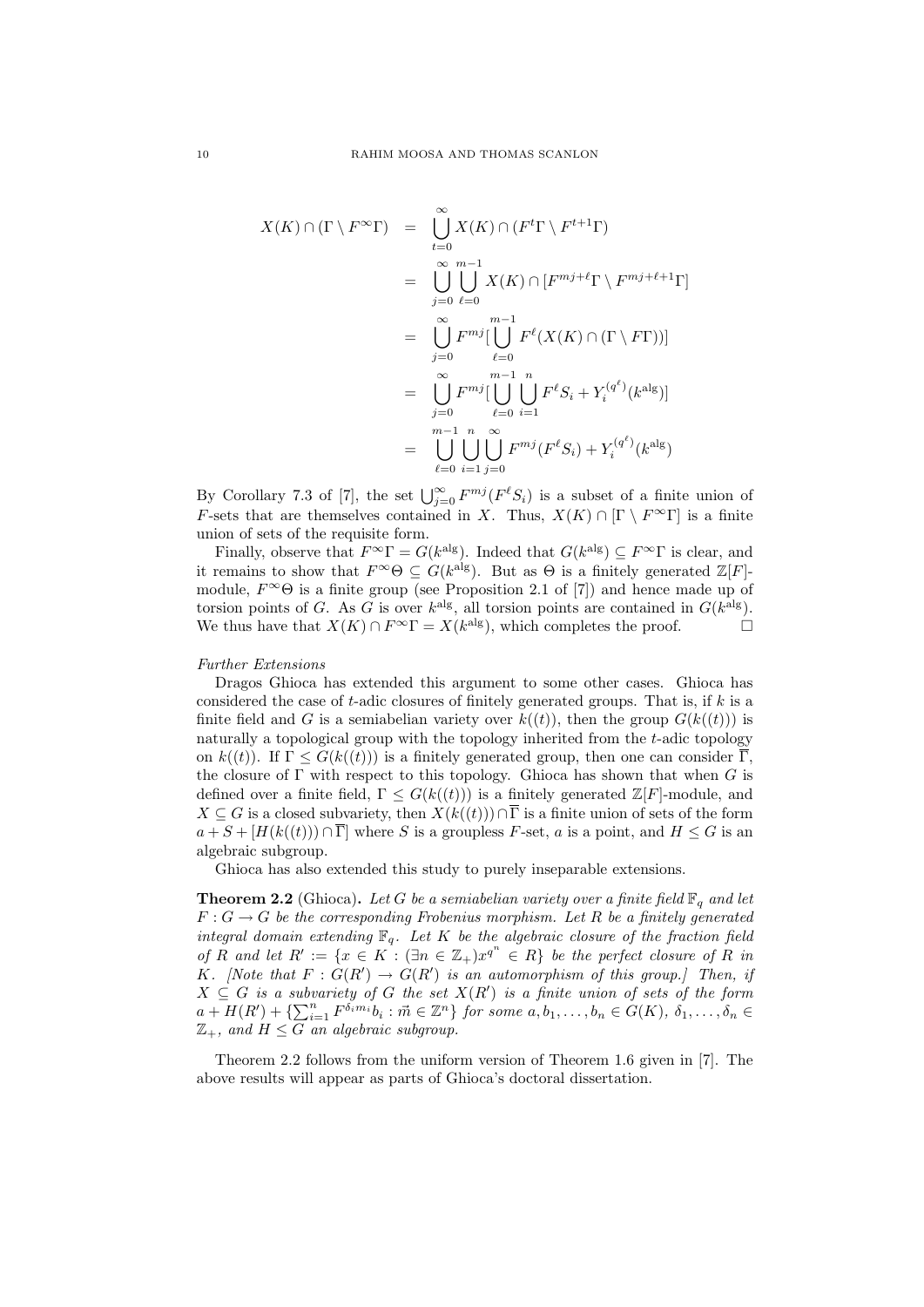#### 3. Absolute Mordell-Lang

In the introduction we said that Hrushovski salvaged the Mordell-Lang conjecture in positive characteristic by treating the case of varieties defined over finite fields as exceptions [3]. It would be fairer to say that he reduced the general problem to the case of varieties defined over finite fields. Let us recall what Hrushovski actually showed. We begin by fixing some notation. Let p be a prime number,  $k := \mathbb{F}_p^{\text{alg}}$ be the algebraic closure of the prime field, and let  $K$  be any algebraically closed field extending k. If G is a semiabelian variety over K, then a closed subvariety  $X \subseteq G$ is said to be *special* if it is of the form  $c + h^{-1}(X_{\circ})$ , where  $c \in G(K)$ ,  $h: G_1 \to G_{\circ}$ is a surjective morphism from an algebraic subgroup  $G_1 \subset G$  to a group variety  $G_{\circ}$ over k, and  $X<sub>o</sub> \subset G<sub>o</sub>$  is a closed subvariety also over k. Note, for instance, that translates of algebraic subgroups of  $G$  are special in this sense. Hrushovski's theorem (restricted to the case of finitely generated subgroups of semiabelian varieties in characteristic  $p$ ) then states:

**Theorem 3.1** (Relative Mordell-Lang – Characteristic p). Suppose G is a semiabelian variety over K,  $X \subset G$  is a closed subvariety, and  $\Gamma \leq G(K)$  is a finitely generated subgroup of the K-points. Then there are special closed subvarieties  $\ell$ 

$$
X_1, \ldots, X_\ell \subset X \text{ such that } X(K) \cap \Gamma = \bigcup_{i=1} X_i(K) \cap \Gamma.
$$

It is instructive to consider what happens in two extreme cases. Suppose  $G$  is an abelian variety such that no subabelian variety of G admits a nontrivial map to an abelian variety over k. We say that G is of k-trace zero. It follows that the only special subvarieties of  $G$  are the translates of abelian subvarieties. Hence in this case Theorem 3.1 says that  $X(K) \cap \Gamma$  is a finite union of cosets of  $\Gamma$  – that is, the conclusion of the characteristic 0 Mordell-Lang conjecture holds in charateristic p for abelian varieties of k-trace zero.

The other extreme case is exactly what we considered in [7] (and have been discussing here); it is when  $G$  is itself defined over  $k$ . In this case Theorem 3.1 says that  $X(K) \cap \Gamma$  is a finite union of sets of the form  $X'(K) \cap \Gamma$  where X' is a translate of a subvariety of  $G$  over  $k$ . However, it does not describe what these latter intersections look like. Under the additional assumption that Γ is preserved by a Frobenius morphism, we have described  $X(K) \cap \Gamma$  (in Theorem 1.6 of the current paper) as a finite union of F-sets.

For all intermediate cases, Hrushovski's theorem says (loosely speaking) that the failure of the conclusion of the characteristic 0 Mordell-Lang conjecture in characteristic p comes from semiabelian varieties over finite fields. This being the case, our results should give a general solution to the Mordell-Lang problem in positive characteristic. As there are several possible interpretations of the problem, we cannot rightly claim to have a complete solution. Nevertheless, in this section we describe one such solution.

To pass from the case of semiabelian varieties defined over a finite field to the general case, we must first consider weakly isotrivial varieties.

In what follows  $k := \mathbb{F}_p^{\text{alg}}$  is the algebraic closure of the prime field and U is an uncountable algebraically closed field of characteristic p. All varieties and morphisms, unless otherwise stated, will be defined over U. All fields will be contained in U. Also, defined over will be meant in the algebraic geometric sense (as opposed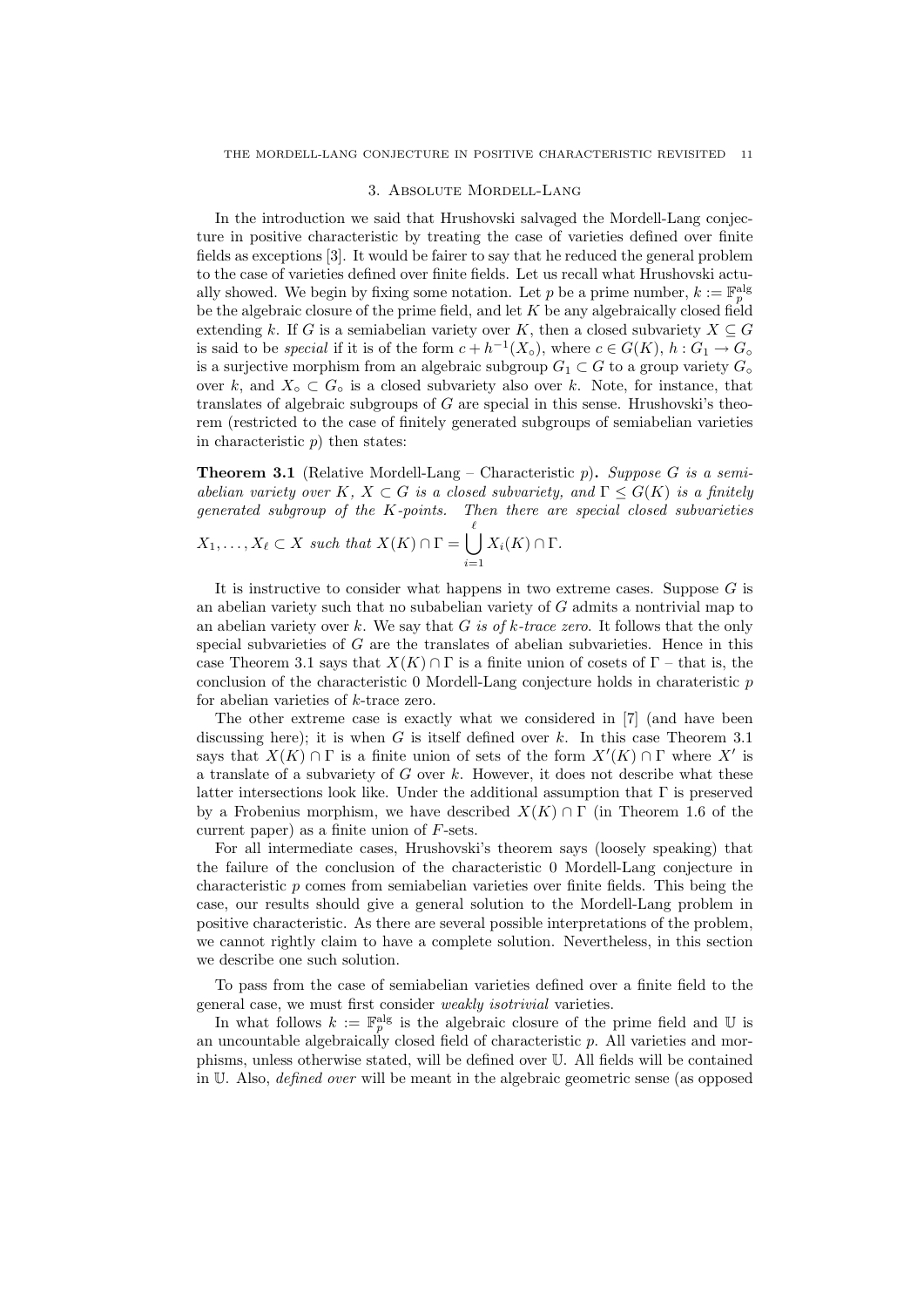to the model-theoretic sense). Moreover, we restrict attention to the case of abelian varieties.

We begin with some generalities on the notion of isotriviality and trace.

### **Definition 3.2.** Suppose  $X$  is a variety.

- (a)  $X$  is *strongly isotrivial* if it is defined over  $k$ .
- (b) X is isotrivial if there is a variety Y over k, and an isomorphism  $f: Y \to X$ .
- (c) X is weakly isotrivial if there exists a variety Y over k, and a purely inseparable surjective morphism  $f: Y \to X$ .

Note that in both parts  $(b)$  and  $(c)$  of the definition, the morphism  $f$  need not be over the field of definition of  $X$ . That is, additional parameters may be required to witness (weak) isotriviality. Also, recall that at the level of U-rational points, a purely inseparable morphism is just a morphism that is a bijection between its domain and its image.

**Definition 3.3.** Let  $K/k$  be any field extension, and G an abelian variety over K. A K/k-trace of G is a pair  $(G_\circ, h)$  where  $G_\circ$  is an abelian variety over k and  $h: G_{\circ} \to G$  is a homomorphism over K with finite kernel; such that the following universal property holds:

Given any abelian variety G' over k and a homomorphism  $h': G' \to G$  over K, there exists a unique homomorphism  $g: G' \to G_{\circ}$  over k such that  $h' = hg$ .

**Remark 3.4.** As  $K/k$  is primary, a  $K/k$ -trace of G exists.<sup>1</sup> Moreover, by the universal property, if  $(G'_{o}, h')$  is another  $K/k$ -trace of G then there is a (unique) isomorphism  $g: G'_{\circ} \to G_{\circ}$  over k with  $h' = hg$ .

**Lemma 3.5.** Suppose  $K/k$  is an extension of fields and G is an abelian variety over K. Assume that G is weakly isotrivial, and let  $(G_\circ, h)$  be a  $K^{\text{sep}}/k$ -trace of G. Then h is purely inseparable and surjective. In particular, there is a witness for the weak isotriviality of  $G$  over  $K^{\text{sep}}$ .

*Proof.* By weak isotriviality, there is  $L/K^{\text{sep}}$  a finitely generated field extension, H an abelian variety over k, and  $f : H \to G$  a purely inseparable surjective morphism over L. Translating by  $-f(O_H) \in G(L)$ , we may assume that f is a homomorphism of algebraic groups. Let  $(G'_{o}, h')$  be any  $L/k$ -trace of G. By the universal property we have a homomorphism  $g: H \to G'_{\circ}$  over k such that the following commutes:



As  $h'$  has finite kernel and  $f$  is a purely inseparable surjection, we obtain

$$
\dim(G'_{\circ}) = \dim G = \dim H = \dim g(H).
$$

Hence,  $g(H) = G'_{\circ}$ . It follows that h' is purely inseparable and surjective.

Now G is over  $K^{\text{sep}}$ ,  $K^{\text{sep}}$  is a primary extension of k, and L is a primary extension of  $K^{\text{sep}}$ . Hence by VIII.3.7 of [4],  $(G_{\text{o}} , h)$  is also an  $L/k$ -trace of G. By the above observation h is purely separable and surjective.  $\square$ 

<sup>&</sup>lt;sup>1</sup>See Lang [4].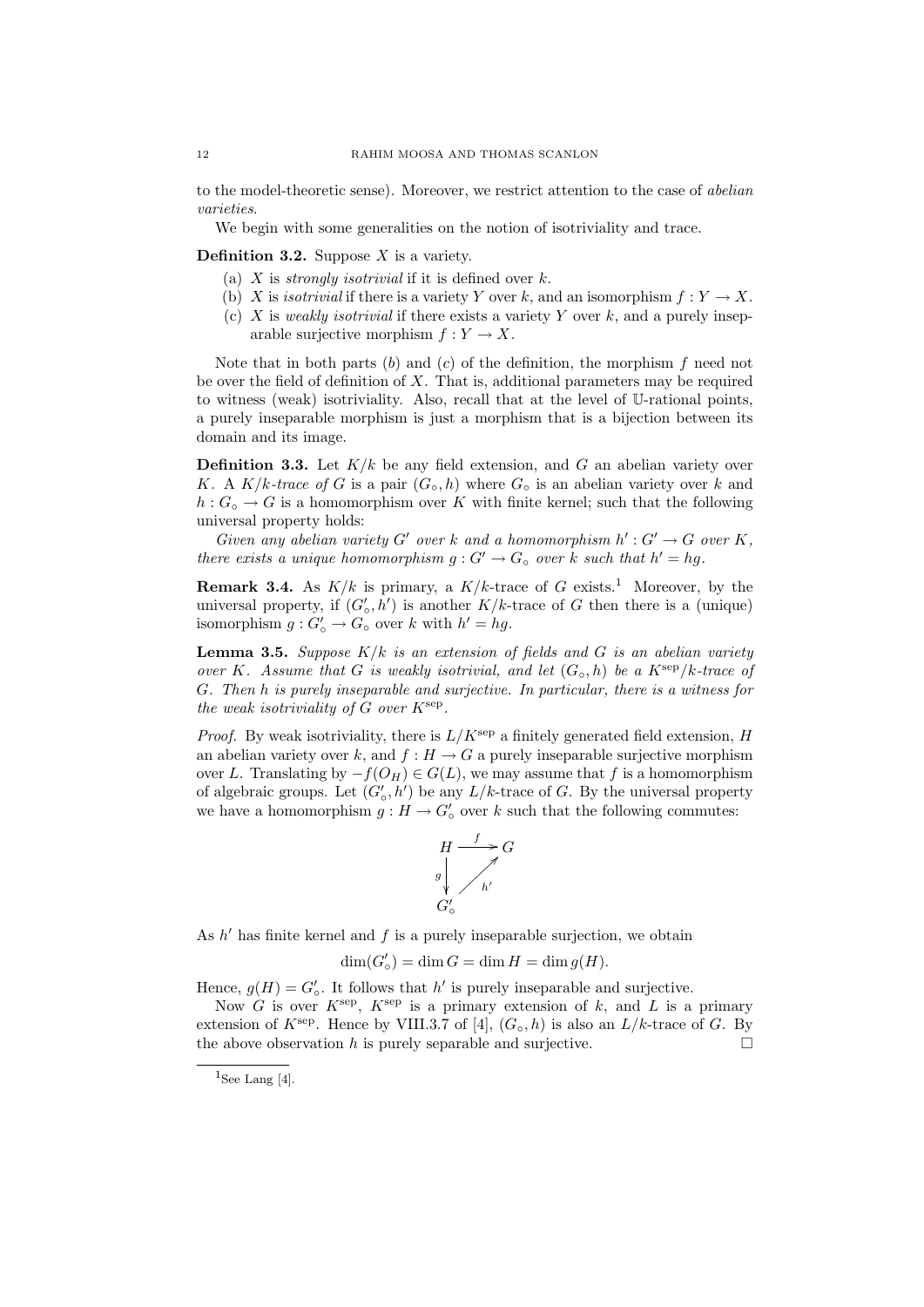Until further notice, we fix  $G$  a weakly isotrivial abelian variety, and  $K$  the minimal field of definition for G. Note that  $K/\mathbb{F}_p$  is finitely generated, and if G is strongly isotrivial then  $K$  is a finite field.

We wish to construct, in as canonical a manner as possible, an endomorphism of G that is "induced by the Frobenius automorphism of  $\mathbb{U}$ ".

**Definition 3.6.** A pseudo-Frobenius endomorphism of  $G, \tilde{F}: G \to G$ , is a purely inseparable surjective endomorphism over  $K\mathbb{F}_q$  of the form  $hFh^{-1}$ , where

- $(G_{\circ}, h)$  is a  $K^{\rm sep}/k$ -trace of  $G$ ;
- q is a power of p such that  $G_{\circ}$  is over  $\mathbb{F}_{q}$ ; and,
- $F: G_{\circ} \to G_{\circ}$  is the algebraic endomorphism induced by the q-power Frobenius map.

Lemma 3.7. A pseudo-Frobenius endomorphism of G exists.

*Proof.* Let  $(G_\circ, h)$  be any  $K^{\text{sep}}/k$ -trace of G. As G is weakly isotrivial, Lemma 3.5 tells us that  $h: G_{\circ} \to G$  is a purely inseparable surjective homomorphism over  $K^{\text{sep}}$ . Now let q be a power of p such that:

- 1.  $G_{\circ}$  is over  $\mathbb{F}_{a}$ ;
- 2. every algebraic automorphism of  $G_{\alpha}$  is over  $\mathbb{F}_q$ ; and,
- 3.  $Fh^{-1}$  is an algebraic morphism, where  $F : G_{\circ} \to G_{\circ}$  is the morphism induced by the q-power Frobenius map.

That such a power of p exists follows from the following facts:  $G_{\circ}$  is over  $k = \mathbb{F}_p^{\text{alg}}$ ; every algebraic automorphism of  $G<sub>o</sub>$  is over k and the group of algebraic automorphisms of  $G<sub>°</sub>$  (which is the multiplicative group of units in the endomorphism ring of  $G_{\circ}$ ) is finitely generated; and  $h^{-1}: G \to G_{\circ}$  is a definable endomorphism, which means that after composing with a suifficiently high power of the Frobenius it is an algebraic morphism. Let  $\widetilde{F}: G \to G$  be the algebraic morphism  $\widetilde{F} := hFh^{-1}$ . It remains to show that  $\widetilde{F}$  is over  $K\mathbb{F}_q$ .

If  $\Gamma(F) \subset G_{\circ} \times G_{\circ}$  is the graph of F, then  $(h \times h)[\Gamma(F)(K^{\text{sep}})] \subset (G \times G)(K^{\text{sep}})$ is Zariski dense in the graph of  $\tilde{F}$ , and hence  $\tilde{F}$  is over  $K^{\text{sep}}$ . It suffices, therefore, to show that  $\widetilde{F}$  is model-theoretically definable over  $K\mathbb{F}_q$ . Indeed, this would imply that  $\widetilde{F}$  is over  $(K\mathbb{F}_q)^{p^{-\infty}}$ , and hence over  $(K\mathbb{F}_q)^{p^{-\infty}} \cap (K\mathbb{F}_q)^{\text{sep}} = K\mathbb{F}_q$ , as desired. To verify model-theoretic definability over  $\overline{K}\mathbb{F}_q$ , it suffices to show that every automorphism of the universe which fixes  $K\mathbb{F}_q$  pointwise fixes F.

Let  $\alpha$  be an automorphism of the universe which fixes  $K\mathbb{F}_q$  pointwise. Then  $\alpha$ fixes  $G_{\circ}$  and G setwise, and

$$
\widetilde{F}^{\alpha} = (hFh^{-1})^{\alpha} = \alpha hFh^{-1}\alpha^{-1} = (\alpha h\alpha^{-1})F(\alpha h\alpha^{-1})^{-1} = h^{\alpha}F(h^{\alpha})^{-1},
$$

where the penultimate equality is by the fact that  $\alpha$  commutes with F (on  $G_{\circ}$ ). Now  $(G_\circ, h^\alpha)$  is another  $K^{\text{sep}}/k$ -trace of G. Hence, there is an algebraic automorphism g of  $G_{\circ}$  over k, such that  $h^{\alpha} = hg$ . Moreover, by our choice of q, g is over  $\mathbb{F}_q$ . Hence  $\widetilde{F}^{\alpha} = hgFg^{-1}h^{-1} = hFh^{-1} = \widetilde{F}$ , where the penultimate equality is by the fact that F commutes with q. This proves the lemma.

A pseudo-Frobenius endomorphism on a weakly isotrivial abelian variety is only unique up to iterations:

**Lemma 3.8.** Suppose  $\widetilde{F}' : G \to G$  is another pseudo-Frobenius endomorphism. Then for some  $n, n' > 0$ ,  $\widetilde{F}^n = (\widetilde{F}')^{n'}$ .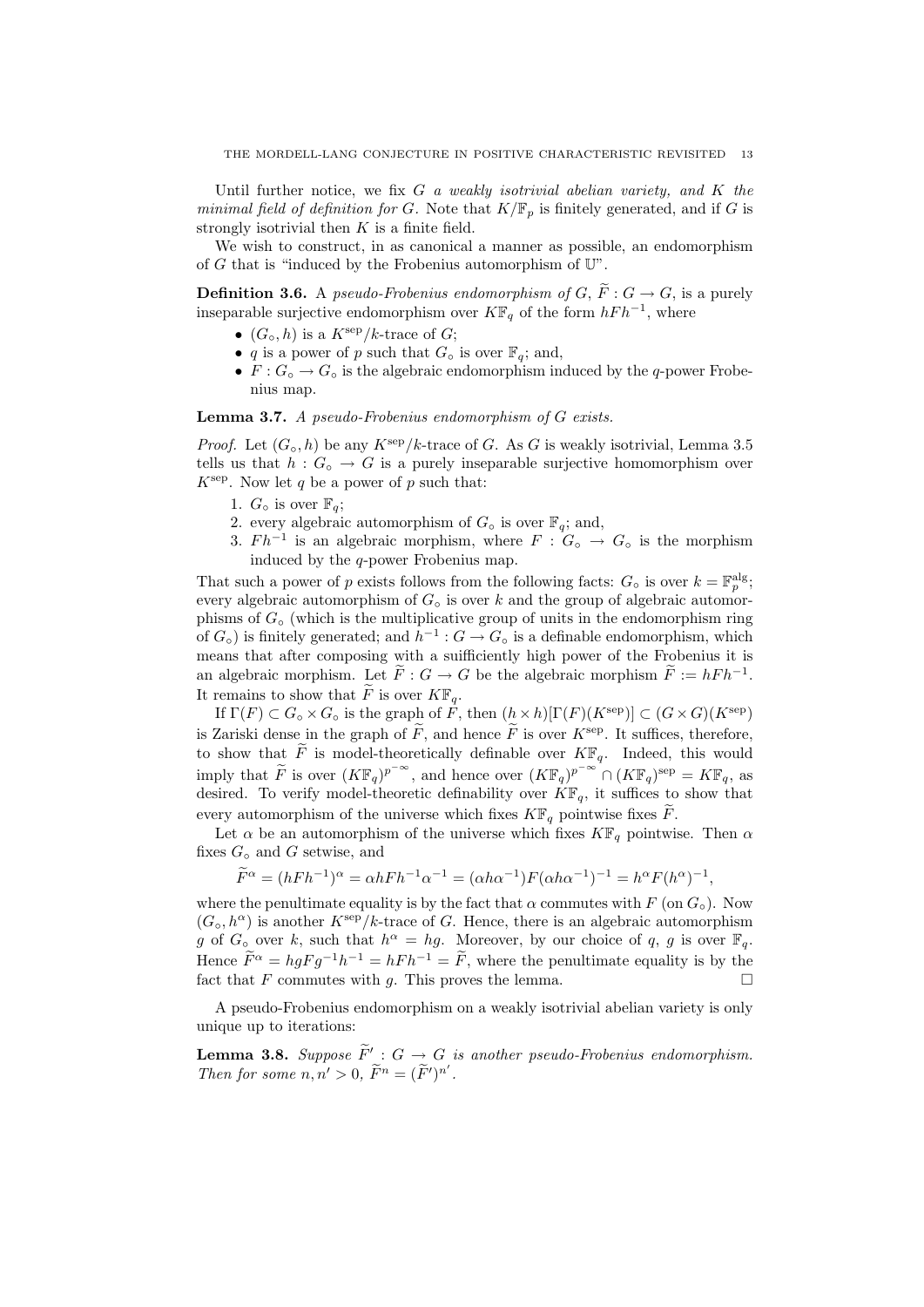*Proof.* Let  $(G'_{o}, h'), q', F'$  be data that witnesses the pseudo-Frobenius nature of  $\overline{F}'$ (see Definition 3.6). Note that  $(G_{\circ}, h)$  and  $(G'_{\circ}, h')$  are both  $K^{\text{sep}}/k$  traces of G, and hence there is an isomorphism  $g: G'_{\circ} \to G_{\circ}$  over k, with  $h' = hg$ . Let  $N > 0$ be such that  $\mathbb{F}_{p^N}$  contains  $\mathbb{F}_q$  and  $\mathbb{F}_{q'}$ , and such that g is over  $\mathbb{F}_{p^N}$ . Let  $n, n' > 0$  be such that  $q^n = p^N = (q')^{n'}$ . Then the  $p^N$ -power Frobenius automorphism induces  $F^n$  on  $G_\circ$  and  $(F')^{n'}$  on  $G'_\circ$ . Moreover, as g is over  $\mathbb{F}_{p^N}$  and the  $p^N$ -power Frobenius automorphism fixes  $\mathbb{F}_{p^N}$ -pointwise, we have that  $g(F')^{n'}g^{-1} = F^n$ . Hence,

$$
(\widetilde{F}')^{n'} = [h'F'(h')^{-1}]^{n'} = hg(F')^{n'}g^{-1}h^{-1} = hF^{n}h^{-1} = \widetilde{F}^{n},
$$
 as desired.

Recall from Definition 1.2 that a Frobenius ring is the abstract counterpart of the subring of the endomorphism ring of a strongly isotrivial abelian variety generated by a Frobenius.

**Lemma 3.9.** If  $\widetilde{F}$  is a pseudo-Frobenius endomorphism of G, then the subring of the endomorphism of G generated by  $\widetilde{F}$ ,  $R = \mathbb{Z}[\widetilde{F}]$ , is a Frobenius ring.

*Proof.* Let  $R \circ = \mathbb{Z}[F]$  be the subring of the endomorphism ring of  $G \circ$  generated by F. As  $G_{\circ}$  is over  $\mathbb{F}_q$  and F is induced by the q-power Frobenius,  $R_{\circ}$  is a Frobenius ring. Hence it suffices to show that the map  $\alpha: R_{\circ} \to R$  over  $\mathbb Z$  induced by  $F \mapsto \widetilde{F}$ is an isomorphism of R and R<sub>☉</sub>. But this map is just  $P(F) \mapsto hP(F)h^{-1} = P(\tilde{F})$ . As h is bijective,  $\alpha$  is an isomorphism of rings.

Question 3.10. Suppose A is an abelian variety and  $P : A \rightarrow A$  is a purely inseparable surjective endomorphism such that the subring of the endomorphism ring of  $A$  generated by  $P$  is a Frobenius ring. Does it follow that  $A$  is weakly isotrivial and  $\alpha P$  is a pseudo-Frobenius endomorphism for some  $\alpha \in \text{Aut}(A)$ ?

In any case, from the strongly isotrivial case we deduce a version of the Mordell-Lang conjecture for weakly isotrivial groups.

**Theorem 3.11** (Absolute Mordell-Lang – Weakly Isotrivial Case). Suppose G is a weakly isotrivial abelian variety and  $\widetilde{F}: G \to G$  is a pseudo-Frobenius endomorphism. Suppose  $\Gamma \leq G(\mathbb{U})$  is a finitely generated  $\mathbb{Z}[\widetilde{F}]$ -submodule. Then for  $X \subset G$ a closed subvariety,  $X(\mathbb{U}) \cap \Gamma$  is a finite union of  $\widetilde{F}$ -sets.

*Proof.* Let  $(G_\circ, h), q, F$  be data that witnesses the pseudo-Frobenius nature of F. Let  $R_{\circ} = \mathbb{Z}[F]$  be the subring of the endomorphism ring of  $G_{\circ}$  generated by F. Let  $\Gamma_{\circ} = h^{-1}(\Gamma) \leq G_{\circ}(\mathbb{U})$  and  $X_{\circ} = h^{-1}(X) \subset G_{\circ}$ . As  $\widetilde{F} = hFh^{-1}$ ,  $\Gamma_{\circ}$  is a finitely generated  $R_{\circ}$ -submodule of  $G_{\circ}(\mathbb{U})$ . Now h is a bijective group homomorphism from  $G_{\circ}(\mathbb{U})$  to  $G(\mathbb{U})$  that takes the action of F to the action of F, and restricts to a bijection between  $X_\circ(\mathbb{U}) \cap \Gamma_\circ$  and  $X(\mathbb{U}) \cap \Gamma$ . The theorem thus follows from Theorem 1.6 applied to  $G_\circ, \Gamma_\circ, F, X_\circ$ .

**Remark 3.12.** If L is a finitely generated field over which G and  $\widetilde{F}$  are defined, then  $\Gamma := G(L)$  is a finitely generated  $\mathbb{Z}[F]$ -submodule; and so Theorem 3.11 describes the  $L$ -points on subvarieties of weakly isotrivial abelian varieties. Note that while  $L$ may not always be taken to be the minimal field of definition for  $G$ , it can be taken to be the extension of such by a finite field (see Definition 3.6 of a pseudo-Frobenius morphism).